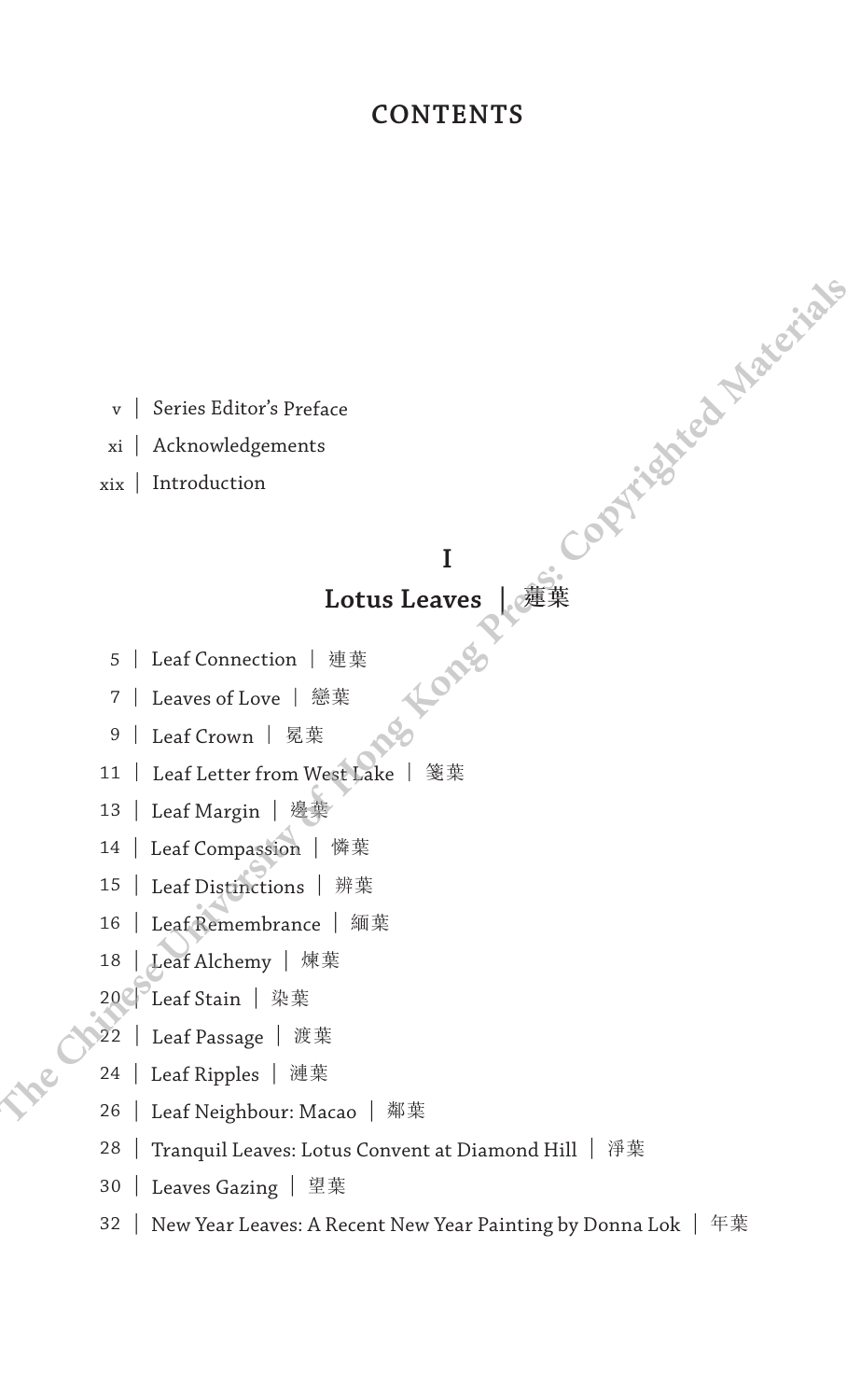## **II Hong Kong |** 香港

- 38 | An Old Colonial Building | 老殖民地建築
- 41 | Images of Hong Kong | 形象香港
- 43 | Postcards of Old Hong Kong | 香港歷史明信片
- 45 | Thunder and Cicada Song—Cheung Chau Island | 雷聲與蟬鳴 **The Chinese University of Hong Kong Press: Copyrighted Materials**
- 48 | Midday, Quarry Bay | 中午在鰂魚涌
- 51 | North Point Car Ferry | 北角汽車渡海碼頭
- 53 | Clogs in Ladder Street | 樓梯街
- 55 | Cloth Alley | 花布街
- 57 | Ap-liu Street | 鴨寮街
- 60 | Central | 中環
- 61 | Wanchai | 灣仔
- 62 | Hong Kong 1925: A Poem by Cecil Clementi, Governor of Hong Kong
- 64 | P K. Leung: In Response to Cecil Clementi, 1997 | 悼逝去的一和金文泰香港詩》
- 66 | At the Grave of Cai Yuanpei in Aberdeen Cemetery, Hong Kong | 蔡孑民先生墓前

#### **III**

#### **Macao |** 澳門

- 75 | Cityscape | 城市風景
	- 76 | A Night at the Bela Vista | 風景酒店的一夜
	- 79 | Wu Li Paints a Picture by the Bay | 吳歷在灣畔作畫
	- 81 | A Tapestry Wall-hanging Presented by the King of Portugal to the Emperor of China | 葡萄牙皇帝送給中國皇帝的一幅掛毯
	- 85 | George Chinnery Painting a Fisherwoman of Macao | 錢納利繪畫濠江漁女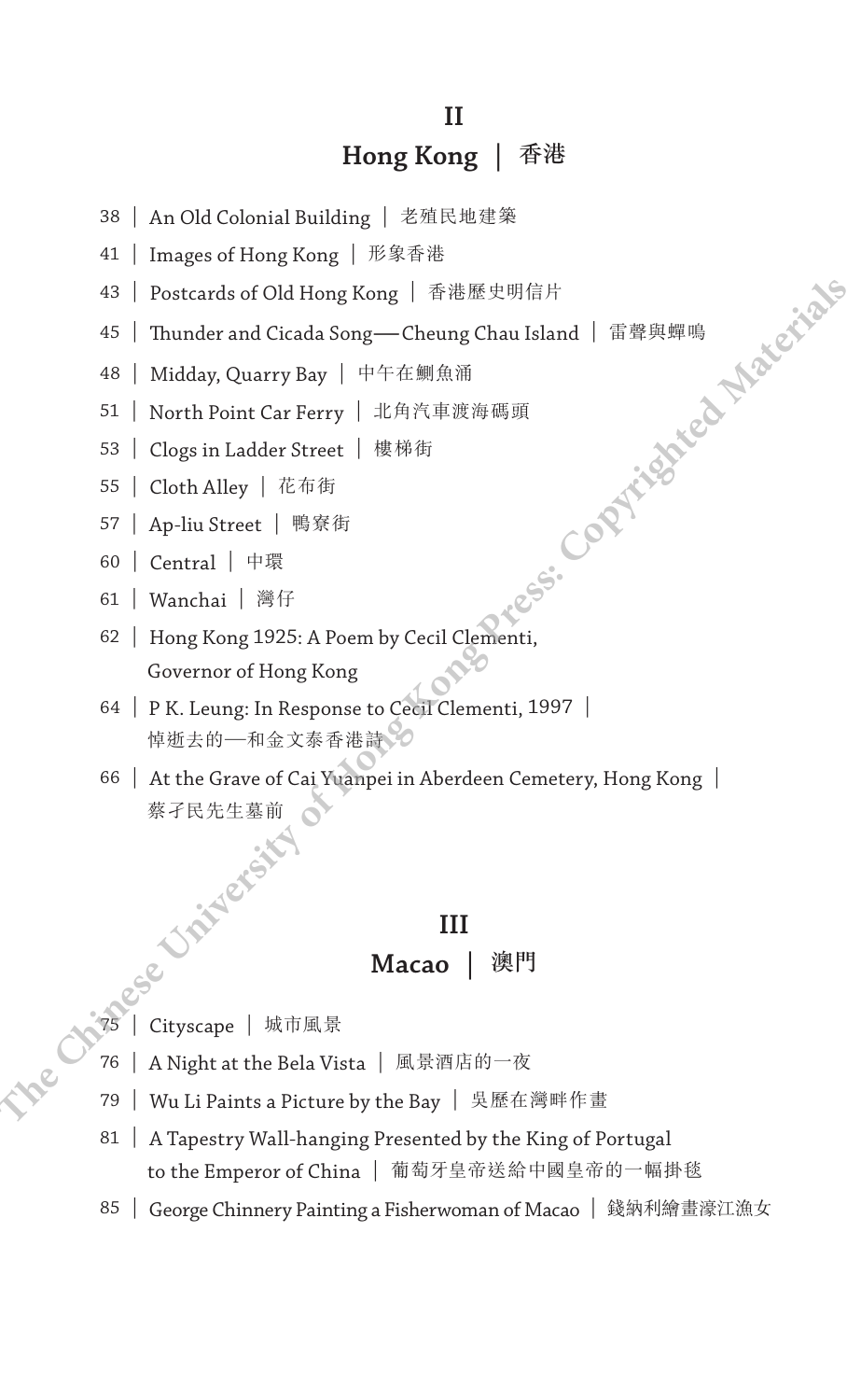- 87 | The Ruins of São Paulo | 大三巴牌坊
- 89 | Calçada de Santo Agostinho | 巴掌圍斜巷
- 90 | A Rosary of Tears: The Poet Camilo Pessanha Curled Up on a Bed in Macao, Asleep | 詩人庇山耶蜷睡在一張澳門的床上 **The Chinese University of Hong Kong Press: Copyrighted Materials**

## **IV Foodscape |** 食事風景

- 97 | Eggplant | 茄子
- 99 | Salad Greens | 青菜沙律
- 102 | Basin Feast (Hong Kong Pun Choi) | 盆菜
- 104 | Two Pears | 雙梨
- 106 | Secret Family Recipes from Macao | 家傳食譜秘方
- 109 | A Treatise on Pork | 猪肉的論述<br>111 | Tea-coffee | 鴛鴦<br>112 | Tea <sup>| 米</sup>
- 111 | Tea-coffee | 鴛鴦
- 112 | Tea | 茶
- <sup>113</sup> | Wine Tasting—*Dégustation* | 試酒
- 115 | A Taste of Asia | 亞洲的滋味
- 116 | Sushi for Two | 二人壽司
- 118 | Onion | 洋蔥
- 119 | Yellow Chilli | 黃色的辣椒
- 121 | Picking Plums | 執個橙
- 123 | Dried Pak Choi | 菜乾<br>News Choi | 菜乾

#### **V**

#### **After the Book of Songs |** 詩經練習

- 128 | Marsh Mulberry | 隰桑
- 129 | Sun in the East | 東方之日
- 130 | Picking Cress | 採綠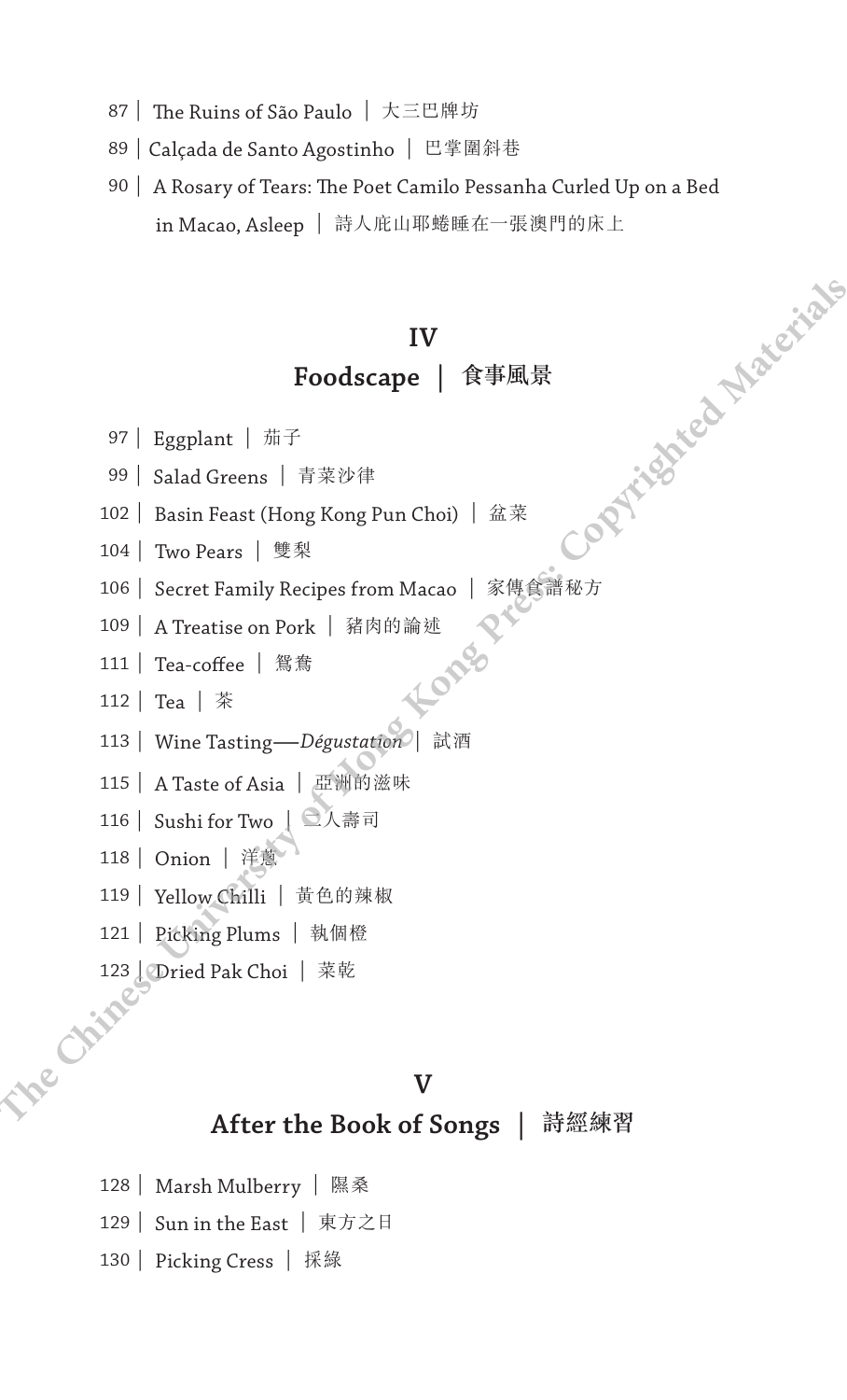## **VI Places and Friends |** 問候

- 138 | House in the Valley | 山谷裡的房子
- 140 | Thinking of John at Year's End | 歲暮懷閔福德
- 142 | Border: *Limes* | 邊界
- 144 | A Communication on the Subject of Translation | 有關翻譯的通信
- 146 | Haunted House in Berlin | 柏林的鬼屋
- 148 | Europe after the Rain | 雨後的歐洲

# **VII Strange Tales: After Pu Songling |** 誌異 **The Chinese University of Hong Kong Press: Copyrighted Materials**

- 154 | The Painted Skin | 畫皮
- 156 | The Painted Wall | 畫壁
- 158 | The Green Hornet | 綠蜂の

## **VIII**

**Clothink |** 衣思

- 165 | Alice Falling Down | 掉下去的愛麗絲
- 167 | Birth of the New Aesthetic: A Variation on Alice | 新美學的誕生——愛麗絲的變奏
- 169 | The Goddess of Fashion | 潮流女神
- 171 | Monster City | 妖獸都市
- 173 | Irma Vep
- 176 | Barbie Doll | 芭比娃娃